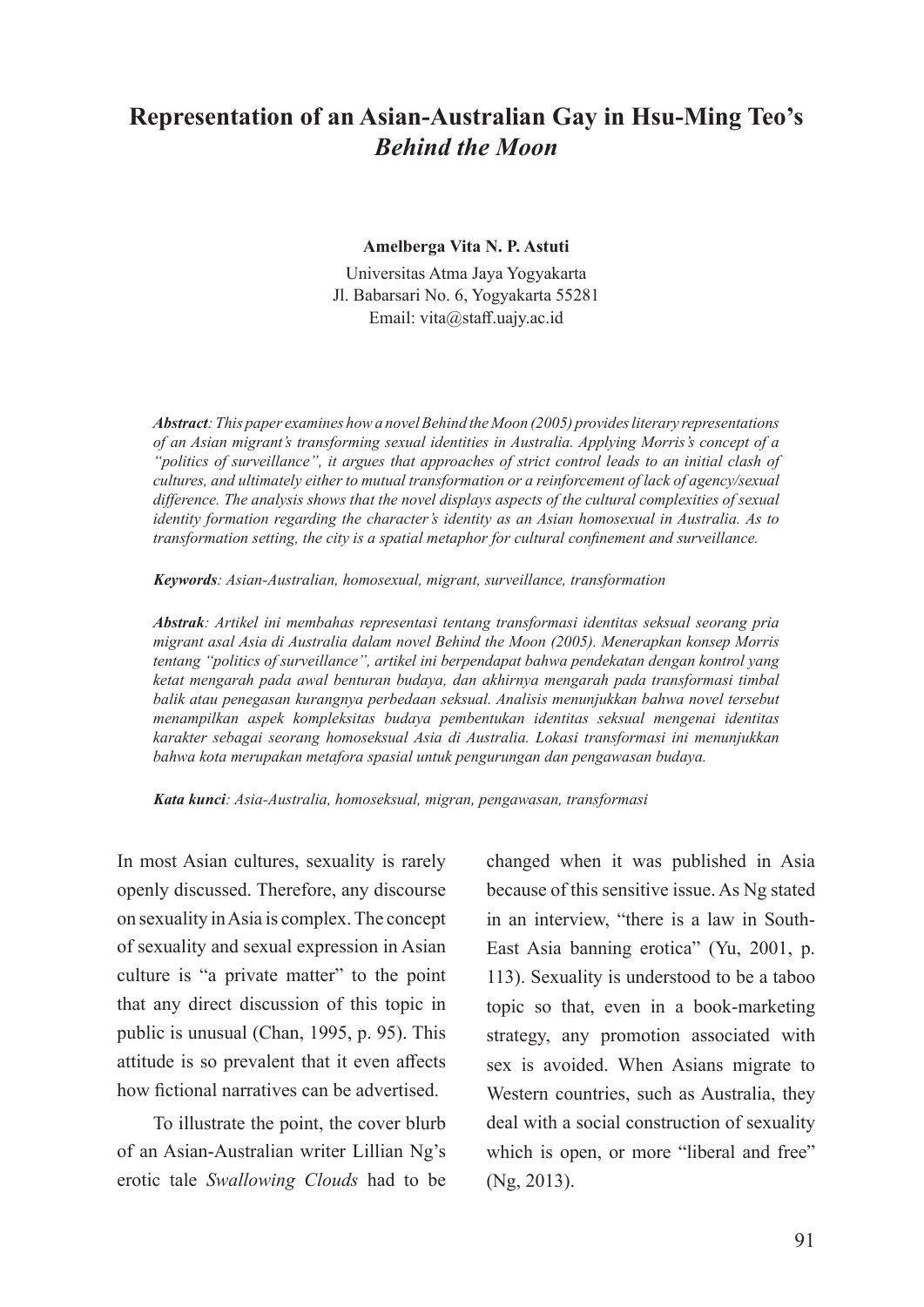Thus, as an Asian-Australian writer Hsu-Ming Teo states in an interview:

> With regard to race, there's a considerable shifting of migrants, particularly middleclass ones, with regard to how they position themselves through ethnicity and later on through class and socio-economic mobility; that allows them to get through the gates to where they want to be (Broinowski, 2009).

In their encounter with Western culture, migrants may need to "position themselves through ethnicity" in order to adjust to "get[ting] through the gates", that is, to the new culture. In light of this, Asian migrants' concept of sexuality is necessarily transformed in their encounters with Western culture.

This article examines Hsu-Ming Teo's second novel, *Behind the Moon* (2005) as she provides literary representations of the construction of sexuality in Asia and the transformation of this concept as experienced by an Asian migrant in Australia. Teo uses Sydney as a setting for their narratives and displays several aspects of the complexities of sexual identity-formation regarding their characters' particular backgrounds of cultural confinement.

This paper focuses on the cultural and social challenges facing the main character, Justin, in coming to terms with his homosexuality. Sydney's sexual geography affects Justin's sexual identity transformation and his own Singaporean family's practices of surveillance influence how he comes to terms with the double exclusion of his gay Asianness (Astuti, 2015, p. 82). A "theme of family history" is depicted in Teo's *Behind the Moon* (2005), which "centres on three teenagers from different backgrounds"

(Astuti, 2015, p. 75). This second novel was shortlisted in the 2006 New South Wales Premier's Literary Awards – Community Relations Commission Award. She has also published a book of literary criticism entitled Desert Passions (2012).

In taking this text as examples for analysis, I examine how the transformation of migrants' sexual identity is framed in Asian-Australian literature within the context of cross-cultural encounters in urban spaces. This paper argues that the contrasting cultural approaches — of strict control as opposed to greater freedom — within postcolonial cosmopolitanism, particularly in relation to sexual identities and sexual identityformations, lead to an initial clash of cultures and ultimately either to mutual transformations or a reinforcement of lack of agency/sexual difference. Drawing on Robyn Morris's "politics of surveillance", which encapsulates an idea "of ordering and categorising otherness", this paper centres on the novel's exploration of a transforming cosmopolitan city and society which exercise surveillance of the main protagonists' own behaviour as well as that of others' (Morris, 2008b, p. 123). Focussing on concepts of cultural and sexual surveillance and metaphors of confinement, this research suggests that in her novel, Teo demonstrates the process of transforming sexual identities which negotiate restrictive Asian and — seemingly free — Australian attitudes towards sexuality.

## **METHOD**

In order to investigate how an Asian-Australian novel addresses the representation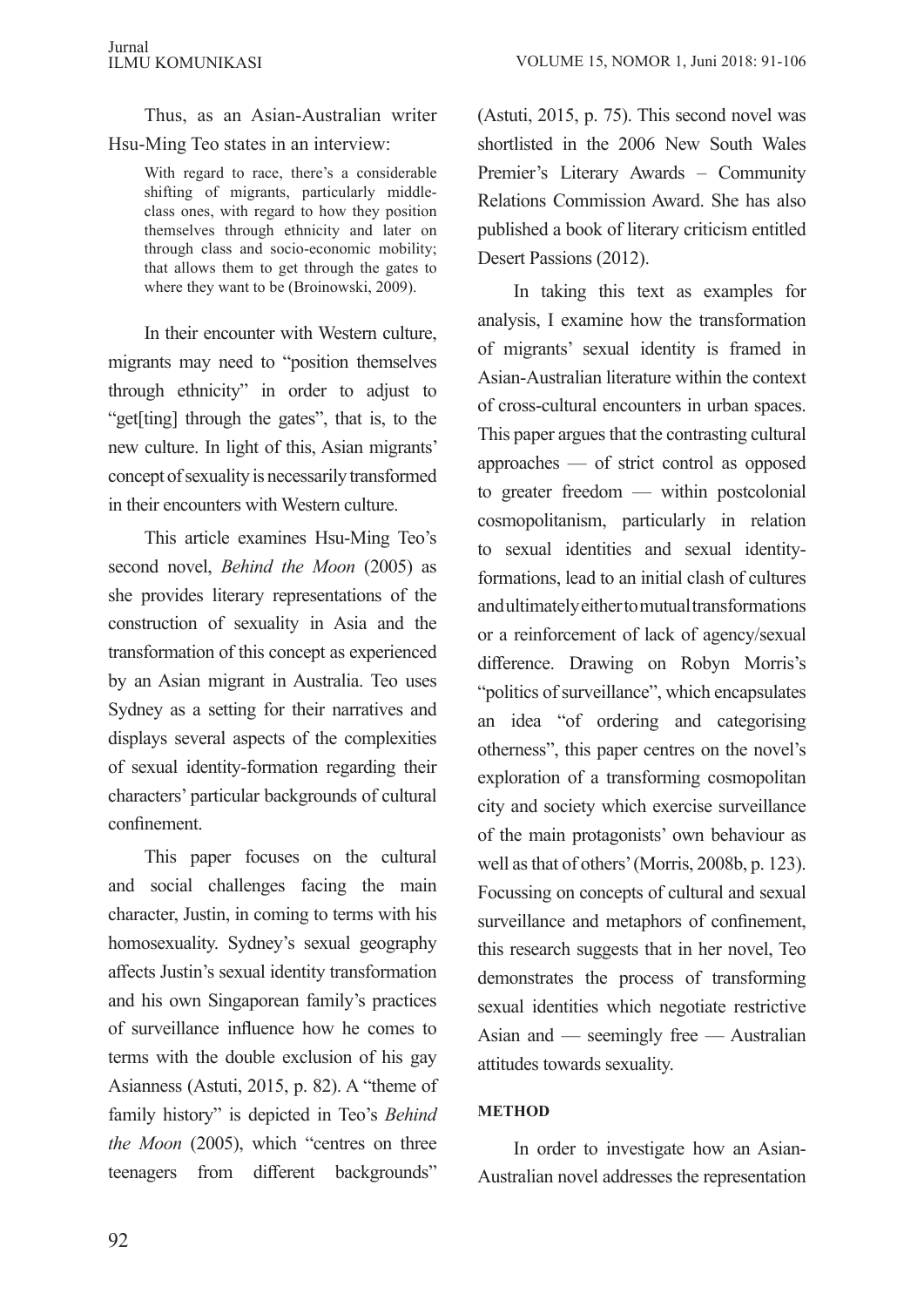of transformation of a migrant's sexuality, this paper explores Teo's novel *Behind the Moon* in which tells of three Asian-Australian teenage migrants who share the experience of being outsiders in urban Sydney. The novel is analysed in terms of the sexual identity transformation of a young Australian-born gay, Justin, with Singaporean heritage, and whose sexual identity is pretty complicated (Astuti, 2015, p. 76).

Hsu-Ming Teo is a Malaysian-born writer who has written two novels: *Love and Vertigo* (2000) and *Behind the Moon* (2005). She moved to Australia when she was 7 years old in 1977. Now she resides in Sydney as a novelist and an academic historian at Macquarie University. Her Asian and Australian background is a significant rationale to include her interviews on her challenging experiences with Asian cultural heritage and Australian cultural education and nationality. These interviews are useful for the analysis for they also contain discussions on her novel.

This paper begins with an analysis of *Behind the Moon*, focusing on the cultural and social challenges facing the main character, Justin, in coming to terms with his homosexuality. The analysis examines how Sydney's sexual geography affects Justin's sexual identity transformation and how his own family's practices of surveillance influence how he comes to terms with the double exclusion of his gay Asianness. The contrast between attitudes in Asian and Australian cultures towards stereotypes of (Asian) sexuality is narrativised through metaphors of surveillance and confinement.

### **FINDINGS**

*Behind the Moon* is a novel about conforming to cultural and sexual norms. As Madsen (2009, p. 17) states, she categorises Hsu-Ming Teo's second novel as Chinese writing which centres on national fear and racial loathing in "unAustralia". In this novel, Teo depicts young migrants' experiences in Australia, which in some way may reflect her own experiences of migrating to Australia from Malaysia when she was seven. This novel is a story of three school 'misfits': Justin 'Jay-Jay' Cheong, Tien Ho and Nigel 'Gibbo' Gibson. Told in the voice of a third-person omniscient narrator, the narrative demonstrates that "[t]he trauma of shared humiliation was as good a basis for friendship as any at that age" since they are all social rejects (Teo, 2005, p. 8).

Tien is a dark-skinned girl with Vietnamese and African-American heritage, who is separated from her mother when she is a child; Justin is an Australian-born Chinese boy with Singaporean heritage, who later comes out as gay; and Gibbo is an Australian boy plagued with "physical and social inaptitude" (Teo, 2005, p. 27). Becoming adolescents in Australia, these children experience the pressure to be "normal, everyday Australian[s]" as Tien struggles with her double-non-white-ethnic identity; Justin with his Asian homosexuality; and Gibbo with his lack of sporting skills (Teo, 2005, p. 33). Tien, for example, finds that her mixed-blood background fails to provides "a basis for belonging" (Teo, 2005, p. 128) in Australian culture. Apart from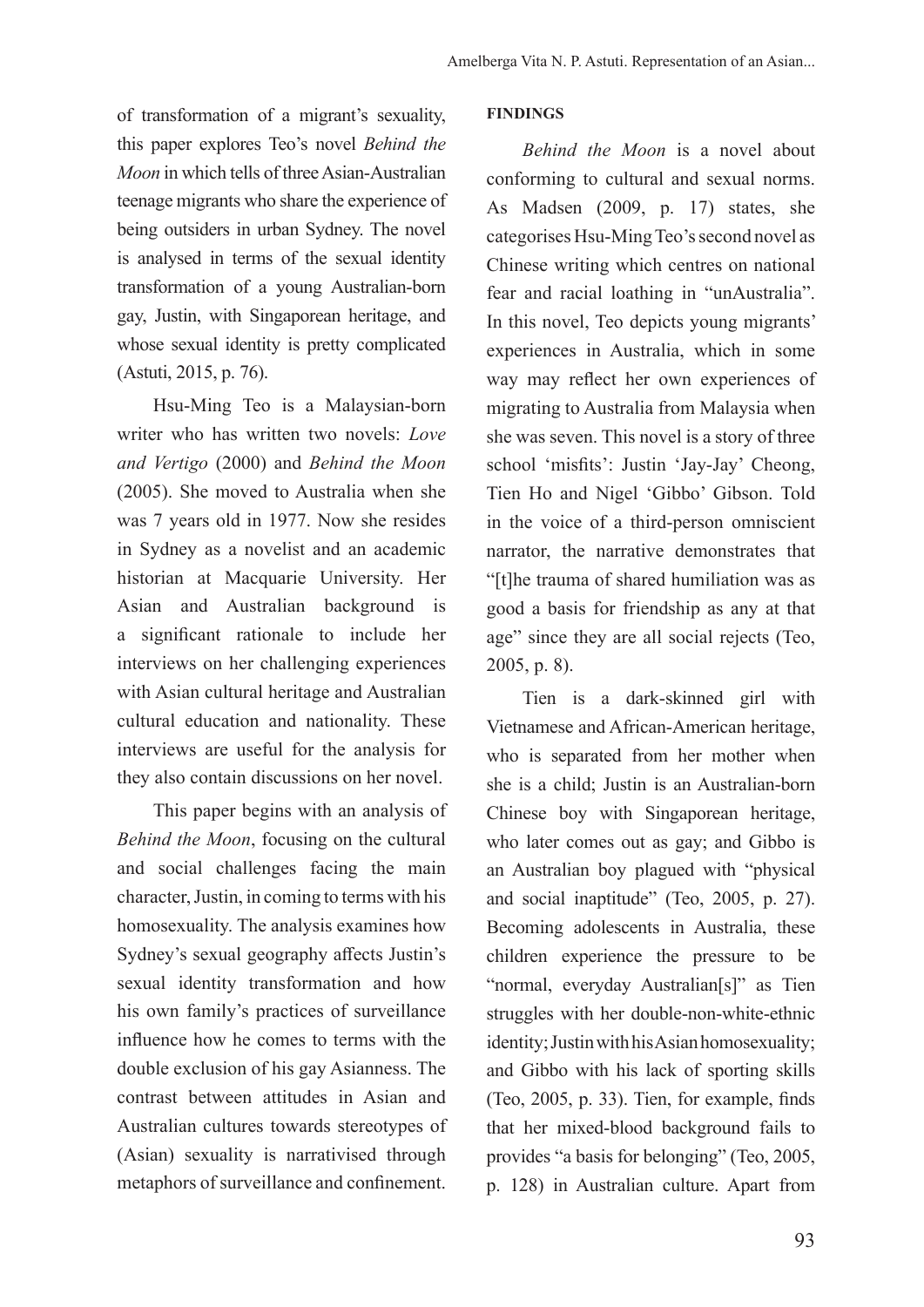her dark appearance, the failure to belong is particularly attributed to the absence of her Vietnamese mother and African-American father during the important years of her teenage life.

*Behind the Moon* presents the complexities of friendships between these migrant teenagers with multi-ethnic backgrounds. These friendships, between the teenagers and their families, enable Teo to address her idea that gated communities, as represented by Asian and Australian cultures, provide these young characters with a limited space to negotiate their identities across ethnicities. In the interview excerpt at the start of this chapter, Teo uses the notion of passing through a gate, into a "gated community", in a metaphorical way. Gated communities are commonly understood as physical private areas with strictly controlled access restricted to residents and their guests, surrounded by a closed perimeter of high walls and fences. Teo remarks that the walls may refer to identity boundaries of similar cultures which "form safe communities and communities of the like-minded" (Broinowski, 2009, p. 195). As Teo has argued, the gate is not completely sealed off as there is access for the insiders and outsiders to get through the cultural boundaries and an opportunity for the two groups to have contact and exchanges with each other.

## **DISCUSSION**

Teo's idea of a wall or gated community can be productively related to Morris's "politics of surveillance" to metaphorise how a community may exercise power in the act of observing and classifying. This performative surveillance constructs "the observer as subject and the observed as object" so that the latter is transformed into "a thing and subjected to the power implied in the observer's gaze" (Twigg, 1992, p. 308). In Teo's *Behind the Moon*, the operations of borders and surveillance are constructed within diasporic Asian culture — brought about by first generation migrants — and also by Australian society. In this way, because of his Asian-Australian background, Justin's sense of identity is patrolled "through both an external and internal surveillance of the self" (Morris, 2008b, p. 149). Teo uses metaphors of confinement and exclusion throughout the novel to demonstrate how Justin is excluded from both his Asian cultural heritage, because of his sexuality, and from acceptance by Australian society, because of his Asian appearance. He is thus doubly excluded from the 'Aussie male' stereotype by his sexuality and ethnicity.

As the title of Teo's novel, *Behind the Moon*, is taken from the 1939 film *The Wizard of Oz*, it implies an idea of an idealised, but strange or foreign, place. Teo uses the lines from the film, in which the character Dorothy tells her dog Toto about her dream place where she can live without her callous relatives:

> Some place where there isn't any trouble,' she said. 'Do you suppose there is such a place, Toto? There must be. It's not a place you can get to by a boat or a train. It's far, far away. Behind the moon. Beyond the rain. Somewhere over the rainbow (Teo, 2005, p. 24).

The place 'behind the moon' serves as a metaphor for a dark, unknown, and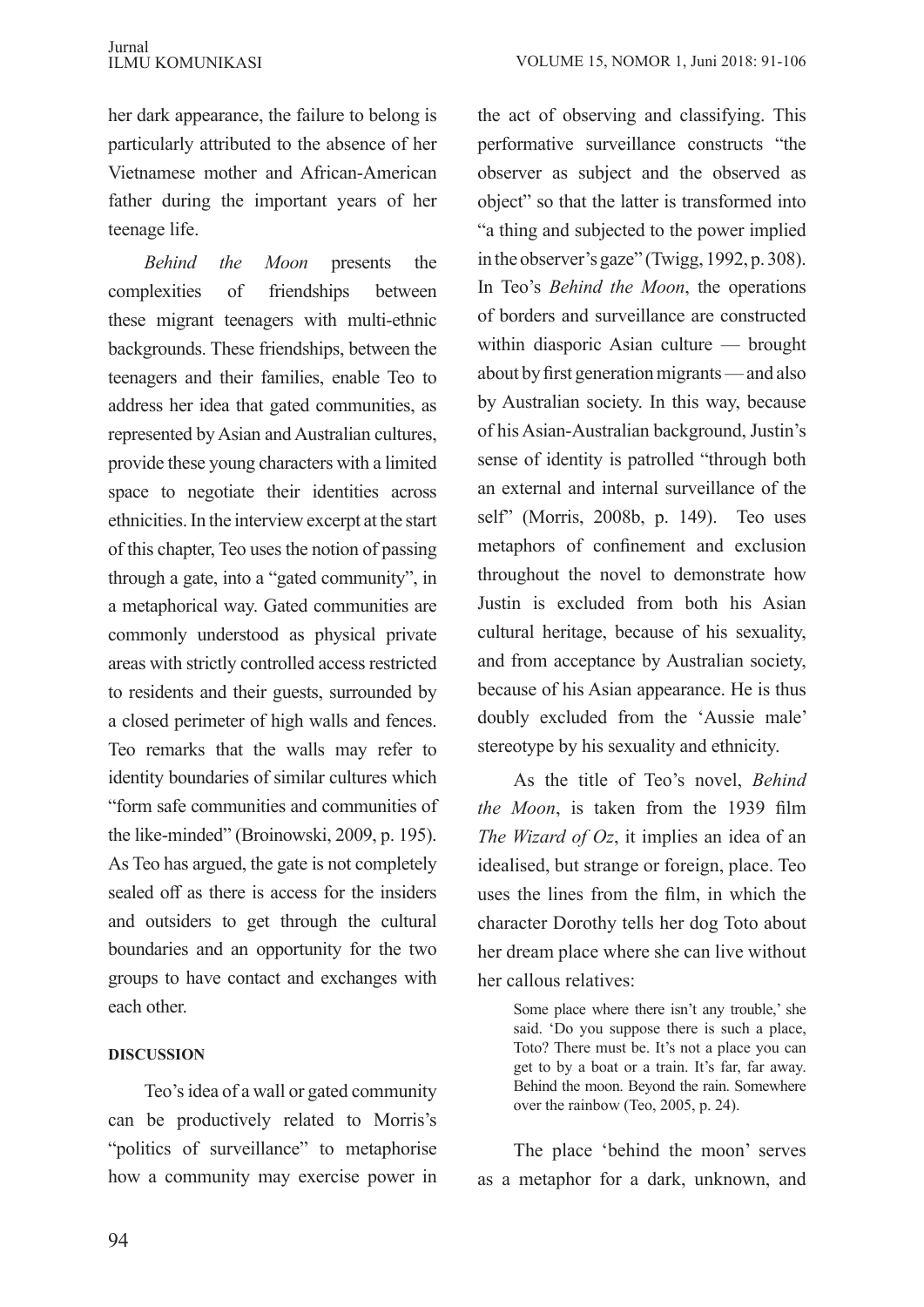hidden place relating to Justin's search for belonging in terms of his sexual identity*.*  As an Asian gay, Justin dreams of an idealised place where his homosexuality is accepted both by his Singaporean parents and by the Australian gay community. This place is unknown, metaphorically 'behind the moon', as he is confined both within the customs of Singaporean culture, which despises homosexuals, and within Australian society, which is often discriminatory against Asians. This double marginalisation is a burden for Justin: "He did not want to be Asian and he did not want to be gay" (Teo, 2005, p. 88). Thus, he dreams of a place where he is free from "any trouble", and from being condemned, hurt and excluded.

## **Justin's "Normality"**

Teo complicates the idea of the possibility of "normality" for Justin as he struggles to conform to stereotypes in terms of both a national and a sexual identity. As he hides his homosexuality from his family and friends, he feels forced to act in a way that is considered 'normal', such as his attempt to be sexually attracted to Tien at the Year 12 formal. He goes to the party with Tien in an effort to maintain the appearance of normality. He ruins Tien's plan to "lose her virginity" with him after the party as he is unable to act as a 'normal' young man is expected to (Teo, 2005, p. 74). Teo emphasises Justin's confusion by suggesting that "he didn't know what normality was" (Teo, 2005, p. 141). The idea of 'normality' is constructed as conformity to society's expectations and stereotypes, whereas Justin suffers from a confused identity: "He wanted to be himself, but he didn't know who he was either" (Teo, 2005, p. 141). His identity marks him with "symptoms of abnormality" both sexually and ethnically (Morris, 2006, p. 160). Justin is aware that the realisation of his sexuality should have been liberating for him but, because of his Asianness, it happens otherwise:

> Being gay was a complicated affair. Gayness was an identity and, if you got it right, it was a means of belonging. If you didn't, if you were an Asian gay, it was practically an oxymoron (Teo, 2005, p. 141).

These sentences mark Justin's awareness of the critical ambivalence of his own identity. Through Justin's narrative, Teo demonstrates that the place of acceptance seems always out of reach, "far, far away" in his struggle for "normality".

In the depiction of Justin's parents, Teo presents a stereotypical first generation of Asian migrants. Although holding Australian citizenship, Justin's father and mother, Tek and Annabelle Cheong, with their Chinese-Singaporean background, continue to retain Asian traditions while also trying to assimilate with Australian culture. When Justin is expelled from a private school for "mysterious reasons", Tek feels unable to defend him or to protest the decision because of his Singaporean upbringing "by birth and education" (Teo, 2005, p. 11). Since, in Asian culture, conformity to social and family norms is important, Tek's family avoids any conduct that might bring shame to the family. Thus, Tek avoids "[drawing] attention to himself" by not protesting against the school's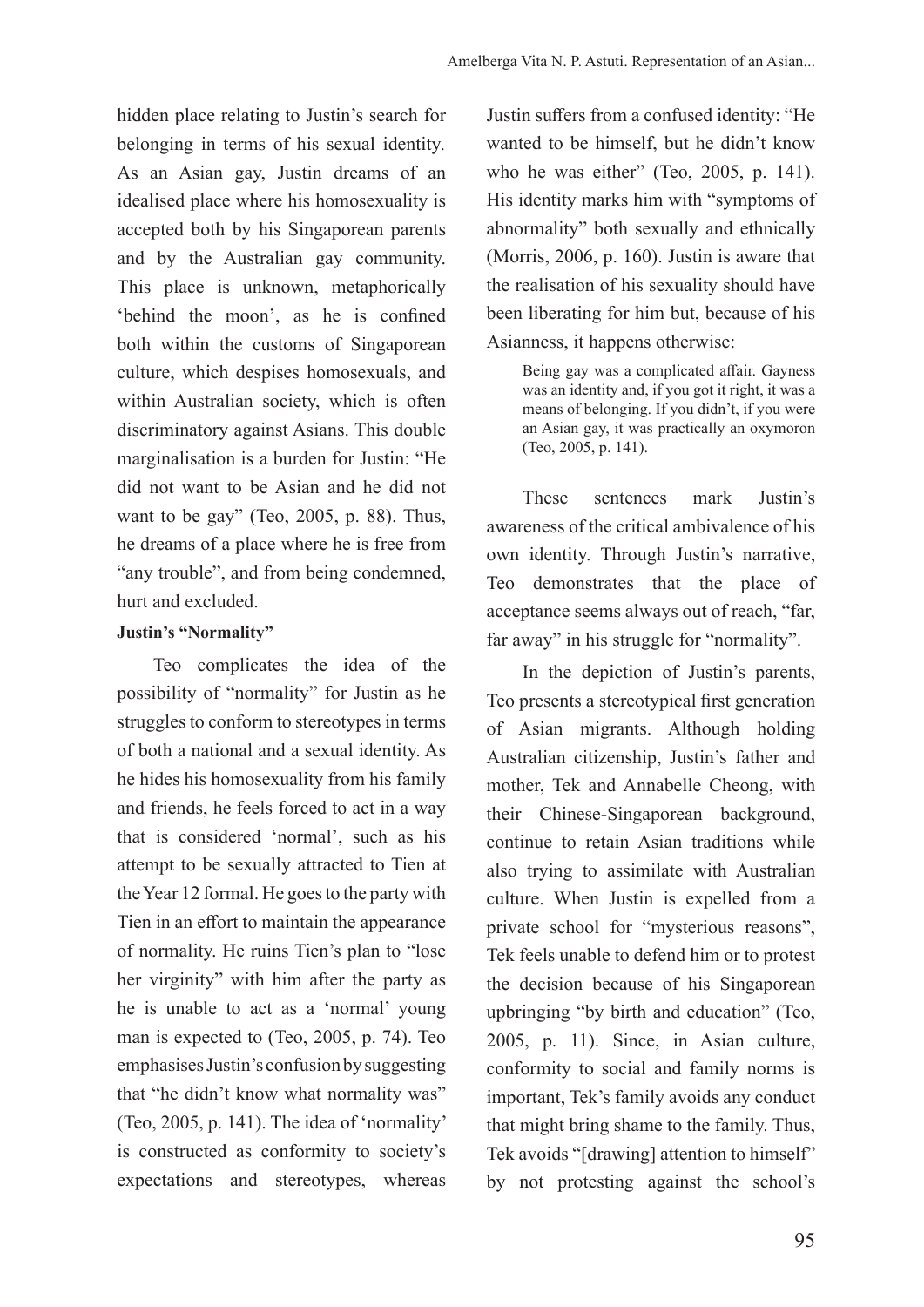obscure reason for Justin's "dropping out" (Teo, 2005, p. 11). In contrast, when Justin attaches posters of Mel Gibson and Mark Lee from the film *Gallipoli* on his bedroom wall, Tek expresses his approval. He believes that it is a positive sign that "Justin was growing up an Australian", unaware that the posters are part of Justin's gay infatuation with the movie stars (Teo, 2005, p. 6). Here, Teo shows that Tek continues to identify himself as a Singaporean but, on the other hand, he expects his son to become an Australian. Teo demonstrates the level of surveillance which operates within Singaporean culture through her representation of Justin's parents. They exercise control over Justin through their conservative Singaporean attitudes, particularly with regard to his sexual identity formation. On the other hand, Justin's parents are also being policed by Australian society in their avoidance of bringing shame to the family because of any perception of wrong conduct.

## **Annabelle's Singaporean Obsession**

The novel is set between the 1980s and the 1990s, in the time of the changing values of Singapore's identity politics. According to Ortmann (2009), before the 1980s, the Singaporean government focused on the economic development. When "the widespread materialism within the society" became a concern, starting in the 1990s, the government promoted "so-called Asian values" to provide a new basis for the city-state's "stronger national identity" (Ortmann, 2009, p. 23). However, Ortmann's finding shows that

most Singaporeans demand the opportunity of "the negotiation of their Singaporean identity" that leads to the unstable and unsustainable construction of the national identity (Ortmann, 2009, p. 23). Liu (2014, p. 1225) adds that the new Chinese immigrants (the 2010s) help shape the Singaporeans' view of the new diaspora that "prioritize the nation above the ethnicity". Thus, these arguments provide the contexts that Annabelle still keeps her old-dated views of Singaporean values when she moves to Australia.

Teo's fiction contends that Annabelle's double (Asian-Australian) surveillance is symbolically represented in the way Annabelle, Justin's mother, teaches him toilet etiquette. Annabelle's ideas of public and private acts reflect aspects of Singapore's collectivist society in her constant attempts to conform to social norms and the need to control individual behaviour in public spaces. Like her husband, Tek, Annabelle believes that it would be embarrassing to attract attention from people in public. Her attitudes to toilet training can be seen as symbolic of teaching Justin the culture of her "motherland" rather than those of Australia (Madsen, 2009, p. 181).

During Justin's childhood, Annabelle teaches him how to use public toilets 'properly' in ways that conform to the idea of not bringing shame to the family; that is, leaving the toilet clean auditorily and visually. Thus, when Justin's mother made him stand on the rim of the toilet, "[s]he flushed the toilet once so that no-one would hear the happy tinkle of his urine hitting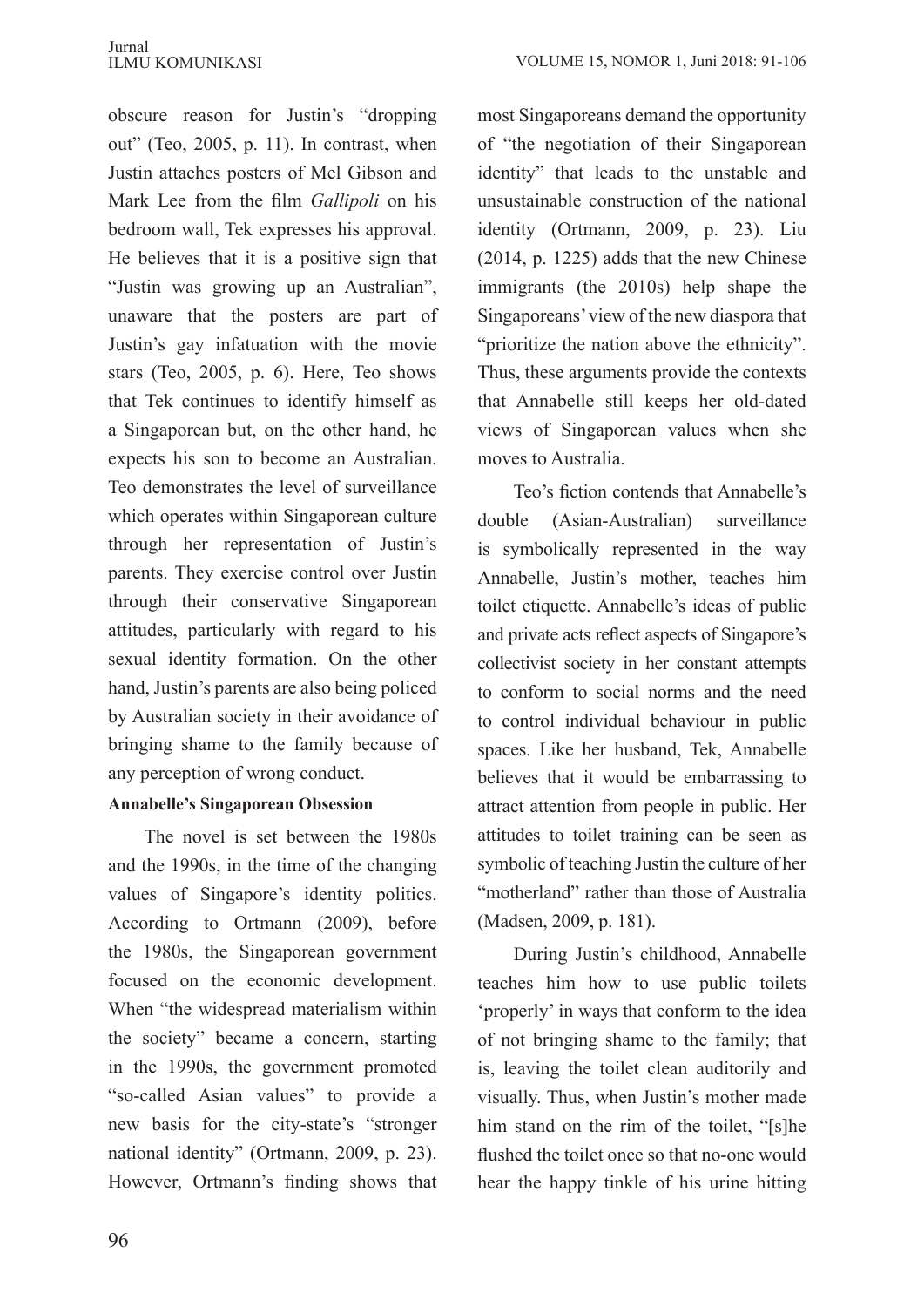water" (Teo, 2005, p. 2). She considers this activity as a private matter that should be left unheard by others. As she tells Justin, "Aim properly and don't make a mess for other people to clean up" (Teo, 2005, p. 2).

Annabelle and Tek are always concerned with what society thinks of them, as indicated in Annabelle's apprehension: "She could not endure the shame of strangers thinking she had fouled the toilet. She and her husband Tek lived their lives to one mantra: what would people say?" (Teo, 2005, p. 2). Getting approval in public or from society is their main concern; otherwise, they would breach the social norms and this would be shameful for them. This double surveillance is constructed from the Singaporean cultural concept of 'losing face' and from their belief that, as migrants, they are constantly being policed by Australian public society.

The toilet training regime also symbolises the complexities of Singaporean cultural encounters with Australian culture. Despite Australia being Justin's birthplace, Annabelle's obsession with cleanliness, a result of her Singaporean upbringing, continues to impose on his engagement with Australian culture. This is obvious in her instructions to him to transform "a western flush toilet into an eastern squat toilet" (Madsen, 2009, p. 182). Annabelle warns Justin when he enters the public toilet without her, "Jay-Jay. Don't touch anything you don't have to, you hear me? And don't sit on the toilet seat! … You crouch, okay? … You listen to Mummy like a good boy." (Teo, 2005, p. 3). It is apparent that Teo

portrays Annabelle as rejecting assimilation by using the toilet in her own way. For his parents, Justin becomes "a good boy" if he is "obedient" to his parents' rules (Teo, 2005, p. 3).

The depiction of toilets may also be read as addressing the "fear of contamination" by another culture (Madsen, 2009, p. 182). Apart from reminding Justin of Singapore's policies on cleanliness and hygiene, Annabelle also teaches him fear of contamination from previous users. As he finishes urinating, his mother "tore off a couple of sheets of toilet paper and threw them down the loo" before taking more sheets to dry him (Teo, 2005, p. 2). Annabelle's obsession with cleanliness in toilets serves as a metaphor for teaching Singaporean 'hygienic' culture to Justin as well as her fear of infection as she comments, "Who knew what had contaminated them?" (Teo, 2005, p. 2). This cultural fear resulting from the use of the public toilet symbolises the fear of being contaminated by other 'public or global' cultures and of losing the old culture in their encounter with the new culture. Annabelle's fear addresses her concern for cultural purification and protecting her own culture from that of the new one.

These toilet encounters also indicate that Justin's parents' perception of sexuality remains "Asian": private, taboo and conforming to social (family) norms. With his parents' ambivalent attitudes, and their determination to keep Asian traditions while living in Australian urban society, Justin tries to find his own way of defining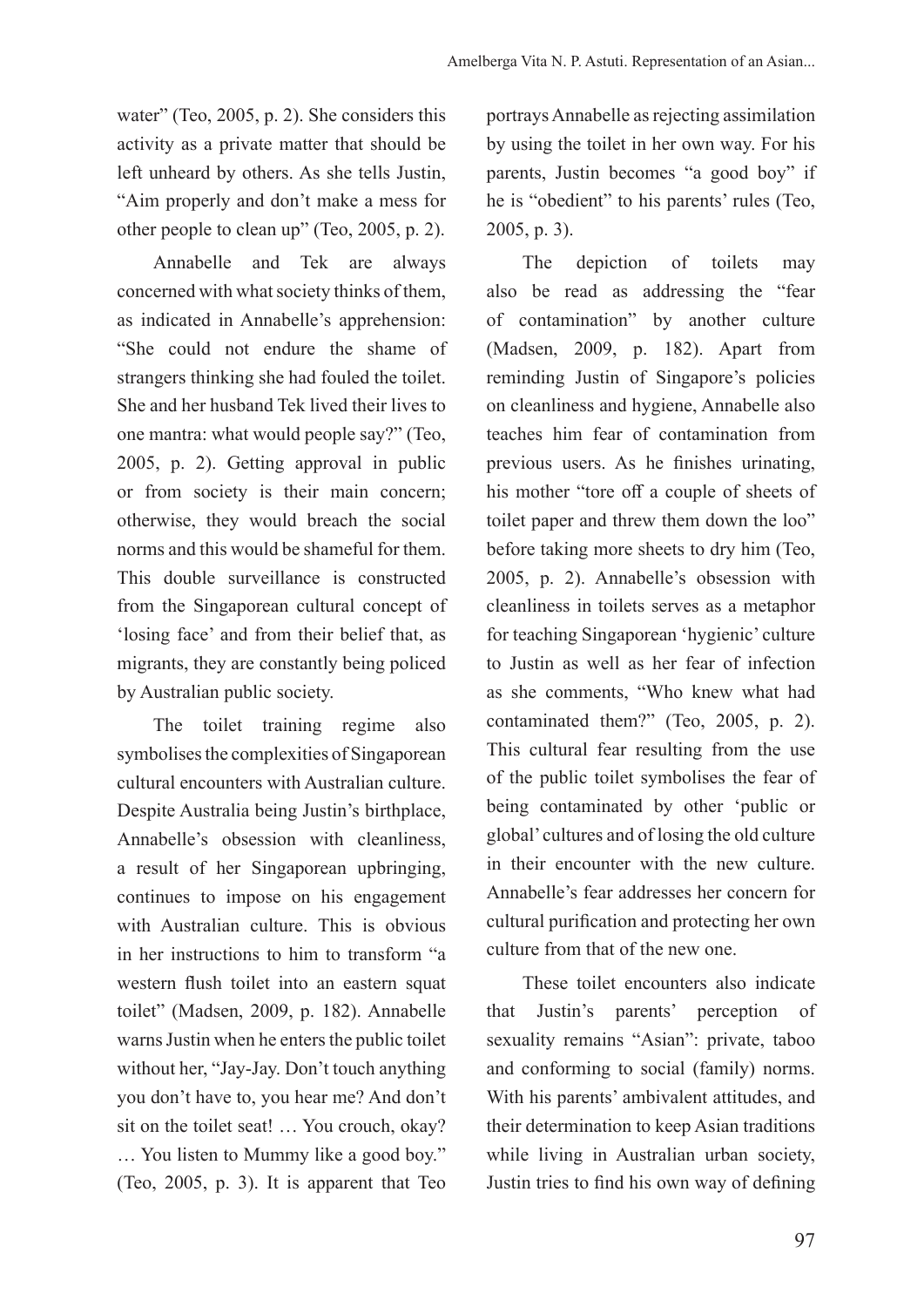his sexual identity. These intimate yet public spaces represent a metaphor of dirtiness on two levels, cultural and sexual. The toilet in Strathfield Plaza is the place of Justin's first gay sexual encounter. Ironically, as he is engaged in this sexual activity at the same time as a multiple shooting occurs in the shopping centre (which is discussed in more detail later), he survives the shooting. For Justin, "survival [brings] its own guilt" in the two ways: his first forbidden gay sexual experience (Teo, 2005, p. 21) and his own lucky survival.

The fear of contamination in terms of sexuality is reiterated in the depiction of Annabelle's censoring of Justin's television watching. She considers that an exposure to 'adult themes' could contaminate Justin's sexual purity. When there is a sex scene on television, she covers his eyes with her hand and says, "Dirty things going on" (Teo, 2005, p. 7). The television snippet of the Sydney Gay and Lesbian Mardi Gras emphasises Justin's parents' opinions of homosexuality, as his mother screams in horror, "*Ai-yoh*, look at all those *hum sup lohs*!", and chases Justin away from the television (Teo, 2005, p. 7). It is significant that she uses a Cantonese term here, one that is unglossed in the text, as it expresses her deeply-held traditional cultural values. His father adds to this censorship of 'adult themes' as he comments, "They shouldn't show it on prime time television when children might be watching" (Teo, 2005, p. 7). With this restrictive sexual upbringing, Justin develops an understanding that talking about sexuality is forbidden because it is a "dirty" issue for his family. Thus, when he becomes aware of his own sexuality, he suffers from "regrets" for his own identity as it is in opposition to these conservative norms and is considered "unclean" by his family and friends (Teo, 2005, p. 8). Justin's conservative parents manipulate the way he sees himself and his sexual identity, playing on his feelings of guilt and contamination so that he is even more confused about his sexuality.

# **Sydney as a Site of Sexual Identity**

Teo deploys sexuality as a crucial mechanism in exploring Australianness which is constructed within the confines of normality and masculinist stereotypes. Justin's narrative in *Behind the Moon* addresses the idea that Asian gay identity continues to be peripheral in a masculinist Australian national identity, even in the cosmopolitan city of Sydney.

Teo's subversive use of depictions of Australian masculinities in film is associated with Justin's recognition of his gay identity and attraction to homoeroticism. Peter Weir's 1981 film *Gallipoli* is deployed for its display of war representing Australian masculine stereotypes of mateship and sacrifice. Watching this film at the age of twelve, Justin is "mesmerised" at the sight of the actors' male bodies, at which point he discovers his own homosexuality (Teo, 2005, p. 6). His focus is not on how ANZAC soldiers represent Australian nationhood, as expected when he watches the film in a history class. Teo denotes Justin's homoeroticism in the way that Justin stares at the scenes of the soldiers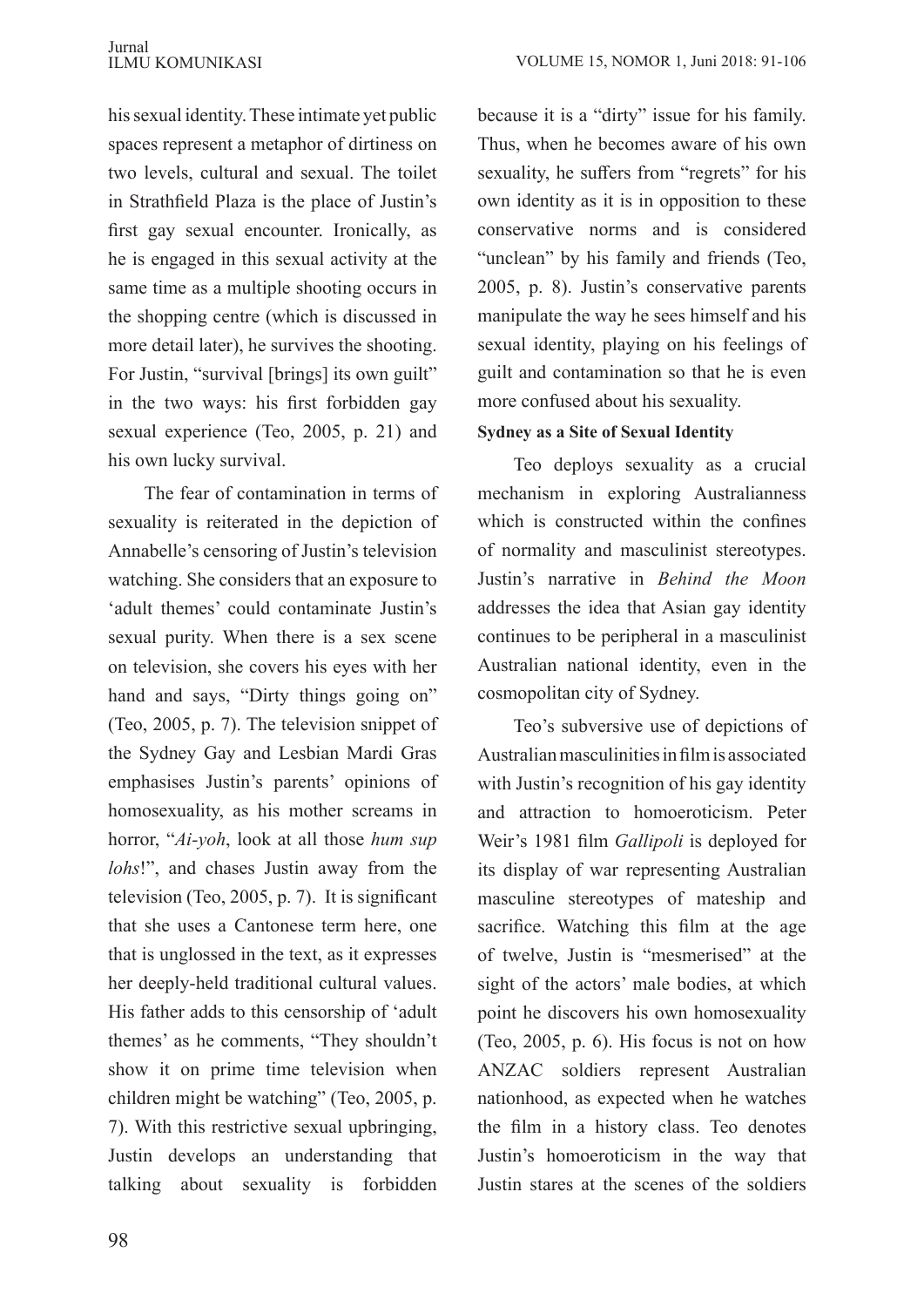"swimming naked" and "those lithe white male bodies rippling in the sea" (Teo, 2005, p. 5-6). Teo emphasises Justin's longing to be submerged in Australian culture, as shown by the film's characters that represent young Australian manhood, Archy, a young bushman from the outback and Frank, a larrikin from the city. Subversively, Teo also offers a different interpretation of the Australian myth of mateship, shown in the film, in the form of Justin's response — his fantasy of having a male partner.

By depicting Sydney as the site of Justin's coming to terms with his gay identity, Teo's novel colludes with a popular conception that Sydney is "a gay mecca", typified by the annual Mardi Gras. The Mardi Gras signifies Justin's parents' difficult struggle against the fact that sexuality, particularly homosexuality, is part of Sydney society, and especially later, as part of their son's life. In this sense, Sydney serves as a gateway for Justin to learn "the accoutrements" of how to be an Australian gay (Teo, 2005, p. 141). However, in Teo's subversive narrative, Sydney is a site of some ambivalence in this regard, an index of Justin's social and cultural difficulties in entering his new sexual identity.

Teo uses two incidents in the narrative that use the metaphor of exposure relating to Justin's 'coming out'. Teo's refers to specific historical events in the narrative to address transformative moments in Justin's sexual identity. As a historian, Teo has deliberate reasons for deploying history, one of which is "to look at the way history affects ordinary people" (Broinowski,

2009, p. 194). Teo uses a local event in Strathfield, an inner suburb in Sydney — the 1991 shooting at Strathfield Plaza — and an international event — Princess Diana's 1997 funeral — to convey the idea of collective moments that may also affect individual lives. The Strathfield shooting takes place in the café where the three best friends, Tien, Justin and Gibbo, are supposed to meet for their lunch. Further, in the chapter entitled "Dead Diana Dinner", Teo uses the dinner as a collective moment of shared mourning and fear of loss, both for Princess Diana's death and for the friends' impending separation. Both events, the shooting and Diana's funeral procession, relate to the process of Justin's embracing his homosexuality. During the shooting, Justin experiences his first sexual encounter in the public toilet at the Plaza, as previously discussed, while during "the Diana dinner", Justin's homosexuality is incidentally revealed to his family and friends.

Teo's subversive use of the city is explored in the novel's representation of Strathfield, which is an exemplary site of normality in a cosmopolitan space. While on the surface Strathfield seems like a 'normal' suburb, the shooting reveals a violent underside to its façade. Strathfield is portrayed as an uneventful and "staid" place with a multicultural society, incorporating Anglo and Eastern European houses, Indian spice shops, Chinese restaurants and Korean "cute shops" and karaoke clubs (Teo, 2005, p. 15). The suburb's multicultural school children are described as having amiable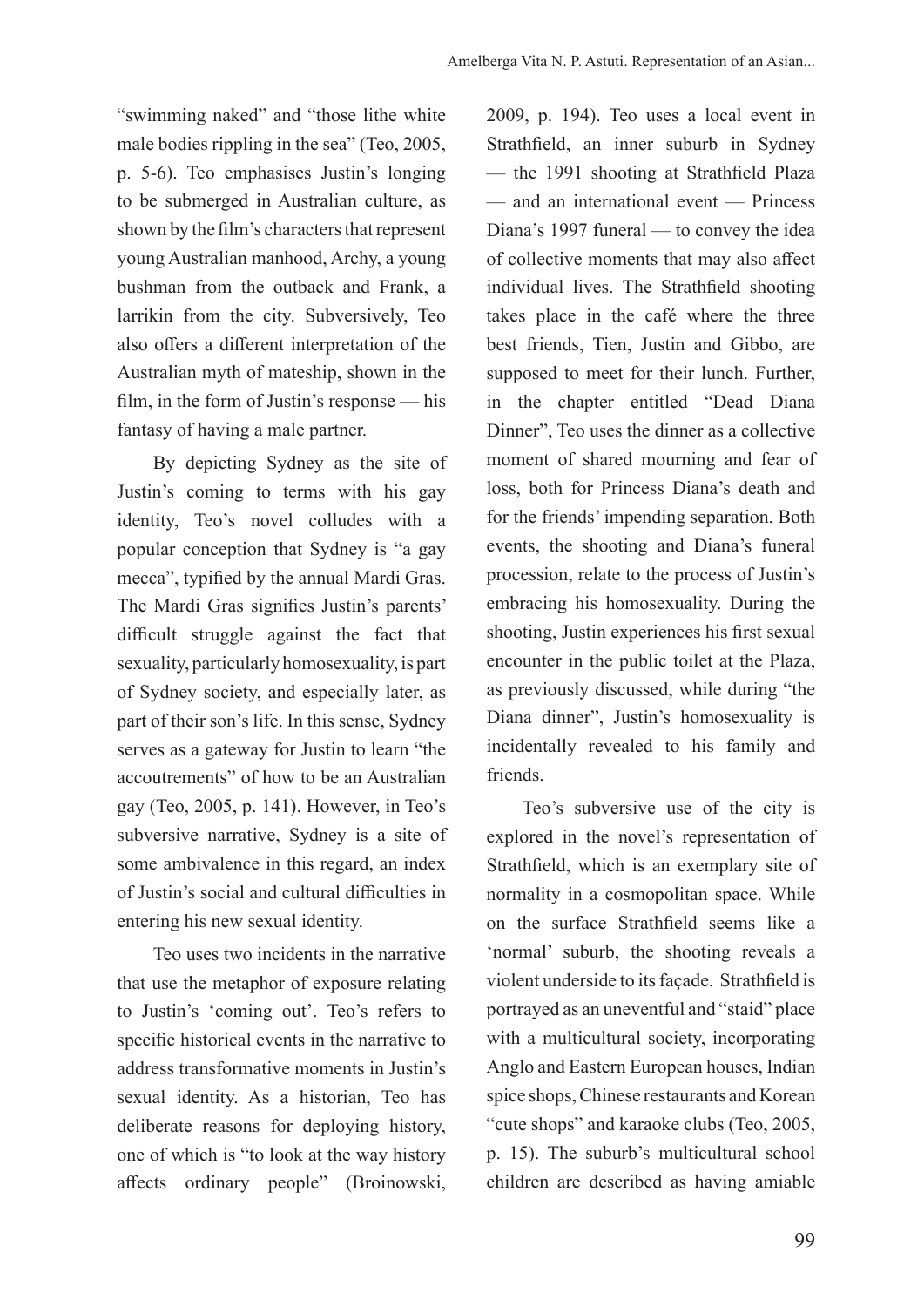manners rather than as the stereotypical Australian "fearsome crowd" of teenagers (Teo, 2005, p. 16):

> They did not menace the middle-aged with the sight of basketball boots, baseball caps twisted backwards and baggy tracksuit tops over school trousers. Nor did the girls offend the intolerant with the Muslim modesty of elegantly arranged headscarves.

The description of the children's clothing is representative of an orderly society. The cosmopolitanism of the city is not only marked by the culturally diverse buildings but also identified by the inhabitants' tolerance to religious practices. This seeming 'normality' in a multicultural suburb is subverted by the shooting, during which, at the same time, Justin subverts the 'normality' of his sexuality. Exposure is therefore a strong theme underlying this incident in the narrative.

The narrative demonstrates that beneath the calmness and orderliness of the suburb are hidden problematic issues. Teo re-enacts in exact details the real event of the 1991 Strathfield massacre, "one of Australia's worst and most violent crimes", in which a gunman went on a shooting rampage and, before being caught by the police, committed suicide (Jones, 2011, p. 1). The man was suspected of suffering from depression because of family and financial difficulties. In the novel, the advertisement above the train station platform, which says: "If you've got time to kill, relax at Strathfield Plaza", becomes unintentionally ironic as the gunman starts shooting people randomly at the Coffee Pot café inside the Plaza (Teo, 2005, p. 16). In this respect, Toe indicates that behind the exterior of a calm multicultural suburb, there are hidden tensions. The incident also evokes Justin's anxiety about his sexual orientation and conveys the idea that he is not what he seems.

'Normality' is also depicted in Justin's effort to fit in and to be 'like a real Australian'. Like the suburb of Strathfield, he is also described as having a multicultural background as he was born as an ABC, an "Australian-born Chinese" (Teo, 2005, p. 13). He represents a group of Asian-Australians, a generation called a banana, "yellow on the outside, white on the inside" (Khoo, 2003, p. 1). In his childhood, he is ashamed of his mother's calling out to him in a public space to ask whether he wants to urinate, "to shee-shee" (Teo, 2005, p. 1). Justin has already learned to adopt an attitude like a "non-Asian" by "censoring his mother in his head; eavesdropping on their conversation from an imaginary non-Asian point of view and marking out her oddness" as if he is not part of his mother's being different in Australia (Teo, 2005, p. 2). He plays in the school basketball, cricket and tennis teams like a real Australian boy with sports skills and a shelf of ribbons and trophies, but he is only considered as a "B-grade" player because of his Asianness which never makes him a complete Australian (Teo, 2005, p. 12). However, he does not dare to "menace" nor "offend" Singaporean culture, demonstrating his 'normal' character as a good Singaporean boy who is obedient to his parents' rules. Gibbo and Tien find him able to "take a joke", having an "easygoing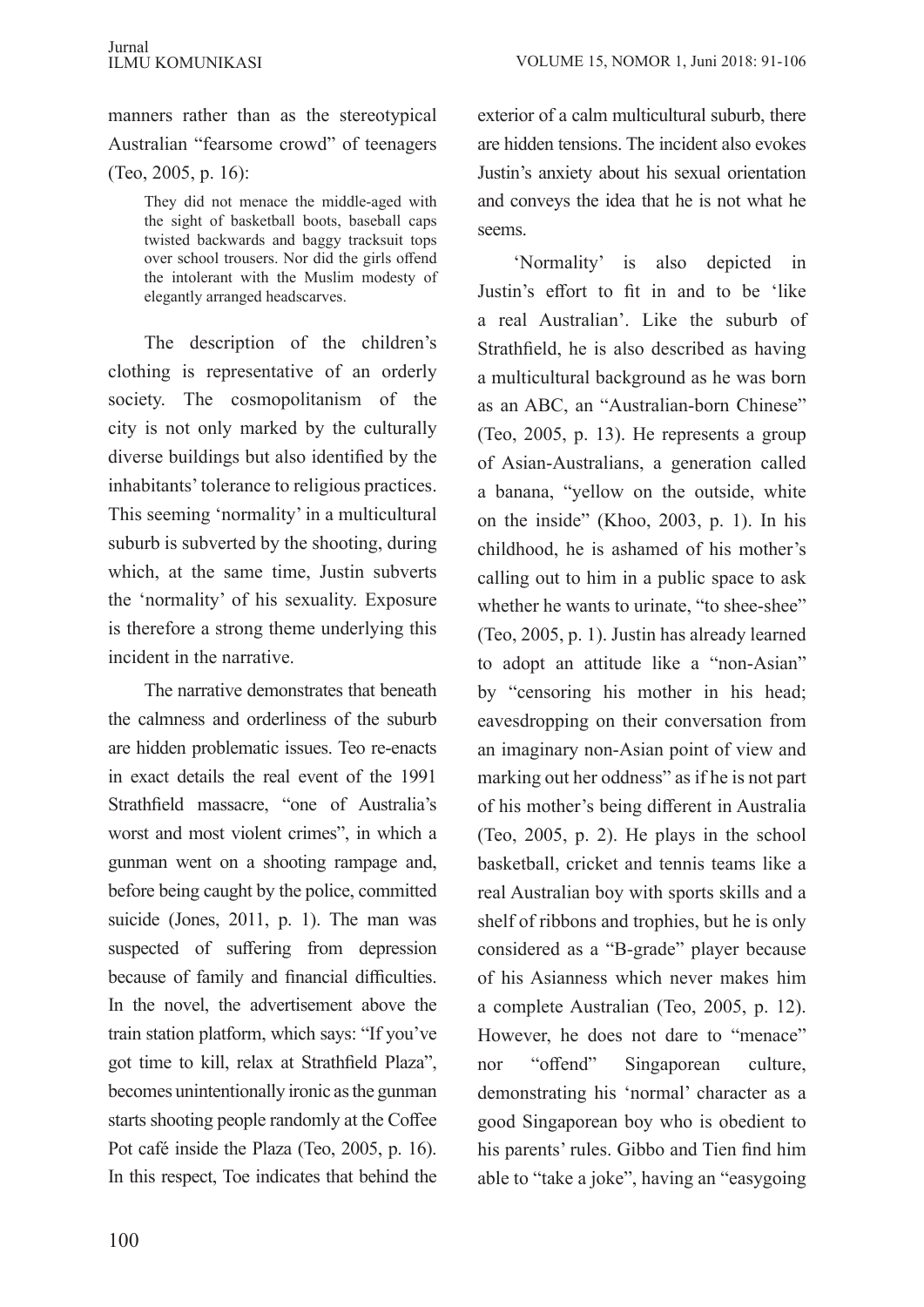smile" and a "good natured" personality, which hides his confusion about his sexual orientation (Teo, 2005, p. 12, 13, 14). For them, Justin is a "*nice*" friend to be with (Teo, 2005, p. 13, original emphasis). Thus, Teo portrays Justin as a "good" and "nice" Asian-Australian boy who covers up the complications of his sexual identity.

Justin's struggle with his sexuality suggests that being an Asian gay is not culturally acceptable, as he believes that, as a "first-generation Singaporean Australian in the western suburbs of Sydney", he has to learn about gay society by himself (Teo, 2005, p. 141). His Asianness generates his caution in entering this new society or subculture, the gay scene:

He assumed that he would have to gravitate to Oxford Street or the Cross to explore his gayness, but he didn't feel confident enough to do it. A couple of times he'd ventured timidly to cafés in Darlinghurst and sat outside, slowly stirring his cappuccino, keeping an eye out for overtly gay men so that he could see what he was supposed to look and act like. All he knew was that he didn't look right because he was Asian. He did not have the right clothes or hair or the right body type. […] On top of being Asian, he wore the wrong clothes, had the wrong hairstyle and was altogether too much of a westie (Teo, 2005, p. 141-142).

Justin's observation of the city not only shows racial exclusion but also class discrimination. This description demonstrates the way Justin constructs his own idea of a gay identity and how he identifies himself in that construction. Apart from being racially different, he recognises that his clothing and appearance will always mark him as being from the wrong place. He is not even acceptable as a 'normal' gay.

By mentioning names of places and streets, Teo highlights the sexual geography of Sydney. By focussing on Justin's feelings, she also underlines the exclusionary atmosphere of the city for Asian gay men. Other Asian gay men, like him, are less likely to be open for exactly the same reasons he has. Oxford Street, the Cross and Darlinghurst are representative places of a gay community where Justin feels uncertain of the welcome he might receive. Despite the places being described as public spaces, in words such as "street" and "cafés", they address a sense of exclusion for strangers, like Justin. This is captured in Teo's description of Justin challenging himself to be there. He particularly prevents himself from attracting attention, as illustrated in the word "timidly". His choice of sitting "outside" also shows his fear of entering the 'inside' of the community. The more he observes, the more he feels the sense of unbelonging as he calls himself a "B-grade gay" (Teo, 2005, p. 142). Apart from his ignorance of gay fashions and his 'incorrect' body type, his Asianness is the most significant feature which excludes him from this group of Australian gay men.

Yet the narrative suggests that it is in realising his gay identity that Justin is able, too, to realise his Australian identity. Justin's ambivalent feeling about his Asian-Australian identity is illustrated when he finally finds "a subterranean intervarsity Asian gay club",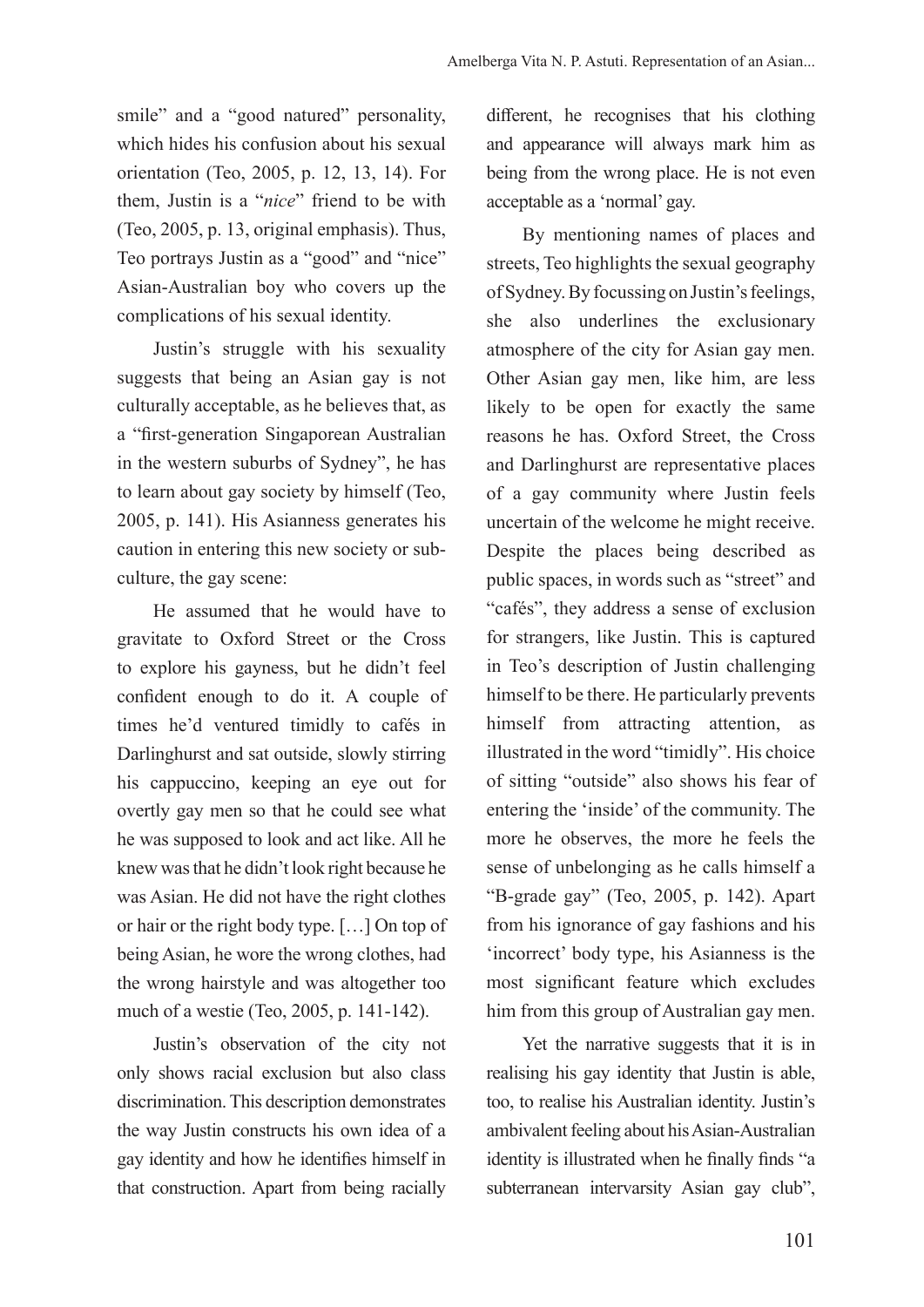which shows that Asian gays are not public, unlike Anglo gays (Teo, 2005, p. 142). The "subterranean" place is significantly positioned below the surface of the city. As the club consists of foreign students, he becomes aware of his Australianness. He develops his "feeling of superiority" to them, as he is not a part of the temporary Australian resident culture like them (Teo, 2005, p. 142). The problems of being different manifest in his 'un'-belonging again.

Although he finally builds a close relationship with a Malaysian student, Jordie Kok, it only lasts less than a year as Jodie is a reminder of Asian cultural attitudes towards gayness. In Australia, their relationship is hidden from Jordie's Malaysian flatmates and Justin's parents. Justin's short visit to Malaysia reveals Jordie's view of their relationship: as a conservative Buddhist, he chooses to become a "filial son" to his parents by preserving his virginity until marriage (Teo, 2005, p. 145). This visit emphasises Justin's newfound Australianness as he is criticised by Jordie's father as being "Aussified" and as becoming "westernised Chinese" by Jordie, which in turn makes him angry that "this Malaysian man had the gall to criticise an Australian" (Teo, 2005, p. 147- 148). Teo highlights Justin's decision to relinquish his desire for "traditional Asian roots via Malaysian students" (Teo, 2005, p. 328). In this sense, his gay identity helps to formulate his Australianness. Justin's failed relationship with Jordie and the homophobic attitude of his extended family in Singapore encourage him to "despise

Asianness" and to move forward into "an empowering white multiculturalism" (Teo, 2005, p. 327-328). Teo portrays Justin as transforming into becoming part of an Australian gay community through the new strategies he undertakes in the city of Sydney in order to find white gay men who are attracted to Asians (Teo, 2005, p. 153). **Justin's Sexual Identity Transformation**

The identity politics in Australia has been understood as a masculinised nation, in a way that the idea of mateship has shaped how Australia has been constructed. Simmonds, Rees, and Clark (2017, p. 8) contend that in a transnational analysis in the context of Australia, "place is imagined and inscribed locally as well as utilised as a transnational concept". Boucher and Reynolds (2017, p. 152) supports this idea through his research on the history of migration in Australia, "the sexual cultures have been shaped by different national contexts". The political identity has remade "the relationship between the nation-state and its citizens" (Boucher & Reynolds, 2017, p. 151). As mateship is part of Australian national identities, there has been an argumentative concept "which mateship could easily become eroticised and sexualised" – a point made in many a Sydney Gay and Lesbian Mardi Gras float (Boucher & Reynolds, 2017, p. 153). Since in late twentieth-century Australia, Sydney, along with Melbourne, have been "crucial sites of contact" with developments of historical dynamism of ideas about homosexual life and identity in Australia (Boucher & Reynolds, 2017, p. 155-156). In his geographic research on queer Asian men in Sydney in the 2010s,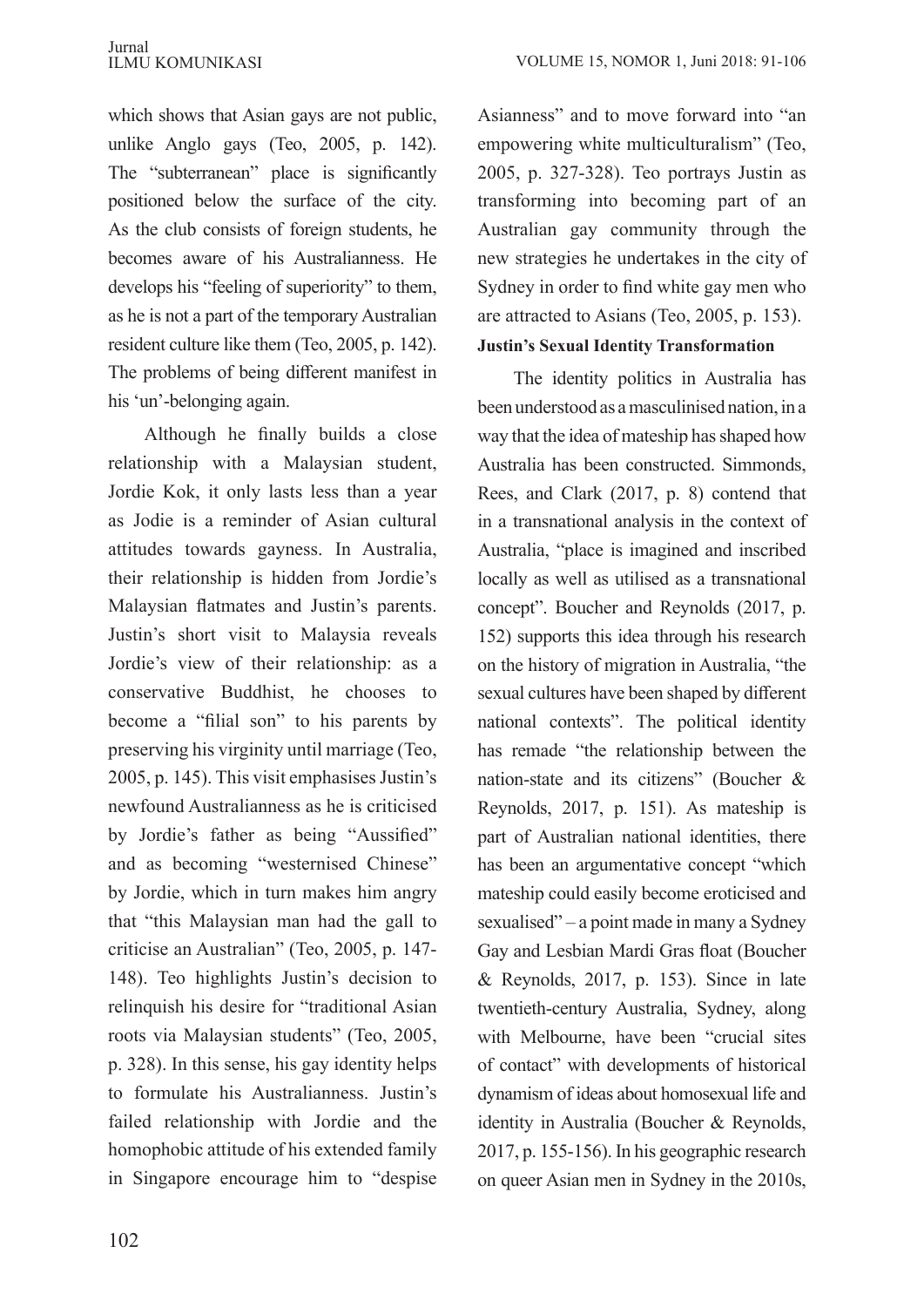Ruez (2016, p. 4) argues that the particular experiences of queer migrants in Sydney are "racialized and inflected with hegemonic masculinities". Sydney is proven to provide "a complicated geography of welcoming and unwelcoming spaces" (Ruez, 2016, p. 9). The complications are shown in the ideas of Sydney, to the centres and margins of queer urban life, as "sites of exclusion or violence"; or, seen as "comfortable or pleasurable sites, yet as places to avoid"; along with "the mobile and shifting urban geographies of queer life in Sydney more broadly" (Ruez, 2016, p. 9). The viability of a ''politics of visibility'' seeking to reassert a masculine Asian identity within the confines of valorising national identity politics (Ruez, 2016, p. 11). Thus, the idea of Australia's notion of sexuality is a broader one, as Ruez concludes, "incorporating both sex itself and its politics at the intersection of gender, race, and class" (Ruez, 2016, p. 13).

In Teo's representation, Sydney is described as a populated and multicultural city, and Teo presents Justin's way of entering the gay community as operating in the "anonymity" of large cities. As in Strathfield his friends and family might recognise him, he turns to the inner-city suburb of Darlinghurst. He abandons open spaces, like streets and cafés, and searches for shadowy places, such as nightclubs in order to obscure his Asianness. As he recounts, "In the pulsing press of anonymous bodies gyrating in a nightclub he could pretend that he actually belonged to this community" (Teo, 2005, p. 149). The crowdedness and the dimness of the nightclub make him unidentifiable.

Here, Teo suggests that for Justin, being unidentified means belonging, being part of the community.

Justin's coming to terms with his sexuality enables him to reveal his hidden sexual identity. His attempts to be part of an Australian gay community are illustrated metaphorically in the transformation of his appearance. The "silk shirts" which he wears during his relationship with Jordie are now replaced by Australian and European brands, "tight white Bonds T-shirts and Armani jeans" (Teo, 2005, p. 149). The silk shirts represent Justin's encounters with Asian cultures, specifically Singaporean and Malaysian, which are restrictive of his sexual identity. The tight T-shirts which expose the "satisfactory contours" of his "gym-fit swimmer's body" that has resulted from his fourteen-month hard training are symbolic of the exposure of his self-acceptance of his sexuality (Teo, 2005, p. 150). He adopts a new hairstyle that he believes as a typical of a gay hair-cut, "short", and even plans "to shave his head" (Teo, 2005, p. 150). He changes himself to become a "Europhile", dying "his hair blond" and cooking perfect pasta (Teo, 2005, p. 324). He has his skin "artificially tanned" transforming his skin colour to "a beautiful golden brown" (Teo, 2005, p. 150). This skin choice is a revelation of his understanding that he is able to use his "exotic oriental … dark looks" to attract white gay men (Teo, 2005, p. 158). Thus, Teo delineates Justin's Asian-Australian transformation as he wears Western fashions and embraces a Western lifestyle but continues to maintain his exotic Asianness.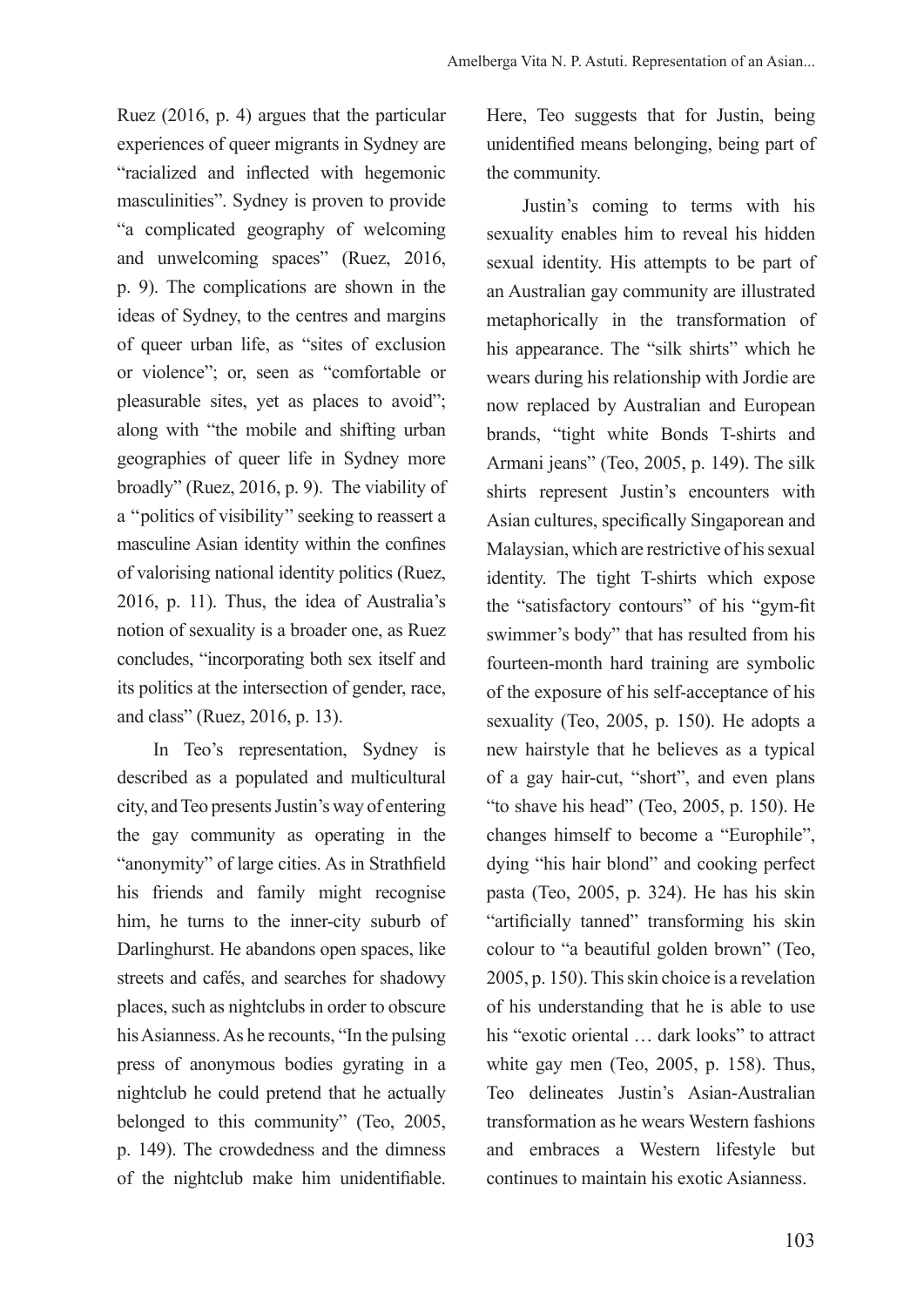However, Teo has incorporated, throughout the narrative, examples of underlying racism and discrimination that Justin faces as a result of his ethnicity and his sexuality, problematising this sense of new belonging. The depiction early in the narrative of an incident on a tram, when Justin is the target of verbal racial abuse by a drunken man, exposes Justin's ethnicity as constantly under surveillance by the white gaze. Teo's figuration of the drunken man in the tram is significant because he functions as a representation of urban Australian society. The man insults Justin by using a litany of derogatory words for people of Asian descent, calling him "chink", "slope", "slanty-eyed boatie", "fish-breath gook", and telling him: "We don't want youse here. Go back to where you came from, you commie bastard boatie" (Teo, 2005, p. 64). The man's string of insults and his demand that Justin goes "back" to where he "came from" illustrates the gate-keeping mentality often encountered by migrants in their engagement with the host culture.

This incident demonstrates that Justin's Chinese appearance continues to make him a target of racist abuse and that, to the drunken racist, all Asians are indistinguishable, conflating Chinese, Vietnamese and Korean people, in an ignorant attack on all Asian people. Though Justin was born in Australia, he retains the mark of his ethnic identity as 'Other' in his own birthplace. This incident portrays the conditional hospitality and policing of borders that is exercised by ordinary people, not just the authorities, wherein anyone who is not judged as belonging is stereotyped as a "commie bastard boatie". The reaction of other tram passengers indicates "covert racism" in their refusal to notice or react to this overt display of racial abuse. As they are "looking out the window or just looking away" (Teo, 2005, p. 64), their responses demonstrate urban Australians' passive attitudes towards this obvious racism in a city known for its cosmopolitanism, Sydney. They are either reluctant to be identified with Justin, or afraid of being involved in the conflict between the racial majority, the drunken Australian man, and the racial minority, the Asian-looking Justin.

Justin continues to be pursued by this double marginalisation and discrimination, as Teo shows the verbal racial abuse escalating to become physical abuse towards the end of the novel. Taking a lonely walk on the beach after the revelation of his sexuality to his family and friends, and after breaking up with his boyfriend Dirk, Justin is bashed into a coma by "three bullish men" due to his Asian gayness (Teo, 2005, p. 333). These abusers are described as drunk with "the stale stench of beer on their breath", similar to the abuser on the tram (Teo, 2005, p. 333). The deployment of drunken men abusing Justin is significant as they are representative of those who may lose control and express their deepest thoughts that may be otherwise "censored" in a multicultural society. Thus, the drunken men expose hidden judgements, fears and prejudices, as indicated in their violent verbal exchanges with Justin. While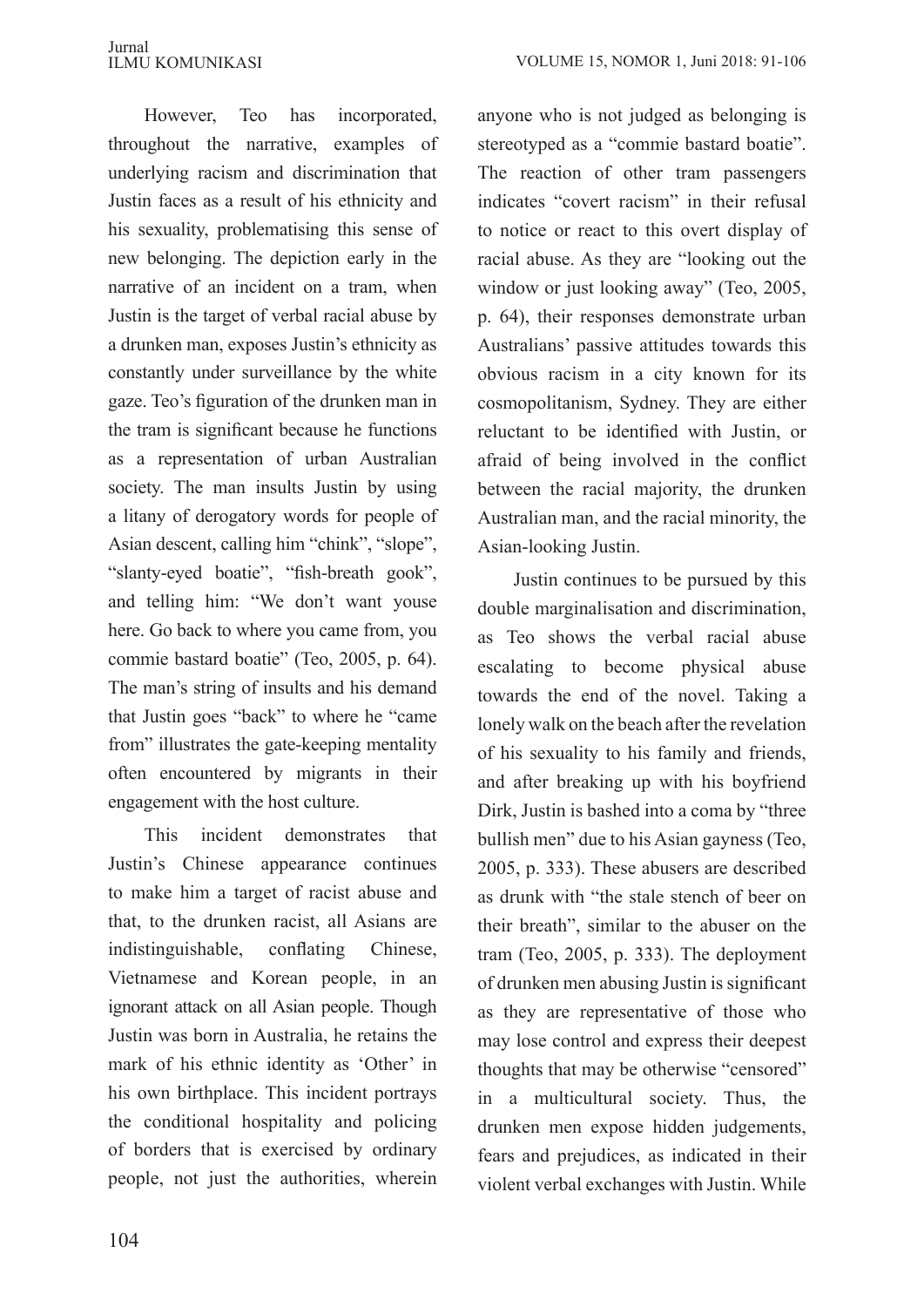bashing him, they keep asking him the question, "What are you?" (Teo, 2005, p. 333) to which they demand the response they have already given him, "fucking Asian faggot". The men's policing of "normality" serves as a means of controlling and surveilling Australian masculine identity. They attempt to enforce a stereotypical doubly marginalised identity onto Justin — a positionality that Justin refuses to be confined to, even though this results in his being left in a coma. He refuses to repeat the words that would have saved him from further beating, words that merely reinforce this exclusion, "fucking Asian faggot".

Ironically, the bashing releases Justin from his own attachments to his confining cultural and sexual identities, and even encourages in him an assertion of agency. Teo highlights the irony of the incident as, during the beating, Justin is liberated from this marked identity in an assertion of his individuality, when he replies, instead of the men's imposed phrase, the words, "I am me" (Teo, 2005, p. 333). He is aware of the liberation, as he recounts: "He no longer needed the external markers of identity, the first thing people saw or learned about him and judged him by. He was not reducible to his ethnicity or his sexuality or his occupation or geographical location or even to his family" (Teo, 2005, p. 334). In light of this, Justin emancipates himself from his own cultural and sexual confinement based on the outward markers of both his ethnic and sexual identity.

Yet another irony ensues from this violent incident, as Justin's comatose body

changes the perceptions of his family and friends about his sexuality. His coma reunites them, so that they even welcome the hospital visits of Justin's ex-boyfriend, Dirk. As the bashing happens after the revelation of his sexuality, his coma enables his family and friends to show their acceptance of his homosexuality. For example, Gibbo, who has maintained distance in their friendship after being passionately kissed by Justin during a camping trip after their high school exams and reacting violently to it, comes to understand Justin's suffering. Visiting Justin at the hospital, Gibbo regrets his "explosion of fists" at that time (Teo, 2005, p. 92). He only wishes "he'd had the maturity, the compassion and courage to kiss Justin back, hug him tightly, [and] then ease away" (Teo, 2005, p. 337). Thus, Justin's coma marks a transformative moment for everyone in terms of collective moments of shared love, understanding and mourning for Justin. Thus Teo portrays Sydney not only as having reputation for being a gay-tolerant city that hosts the Mardi Gras but also as having its dark side in its attitudes towards Asian gay men.

## **CONCLUSION**

This paper's analysis of Teo's fiction shows how Asian sexuality is represented in the contexts of cultural surveillance and confinement in an Australian city. Asian cultures are depicted as imposing strict control over sexuality, a control that is either loosened or maintained in the new culture. The city, in this case, Sydney, becomes a metaphor for the assertion of transformed